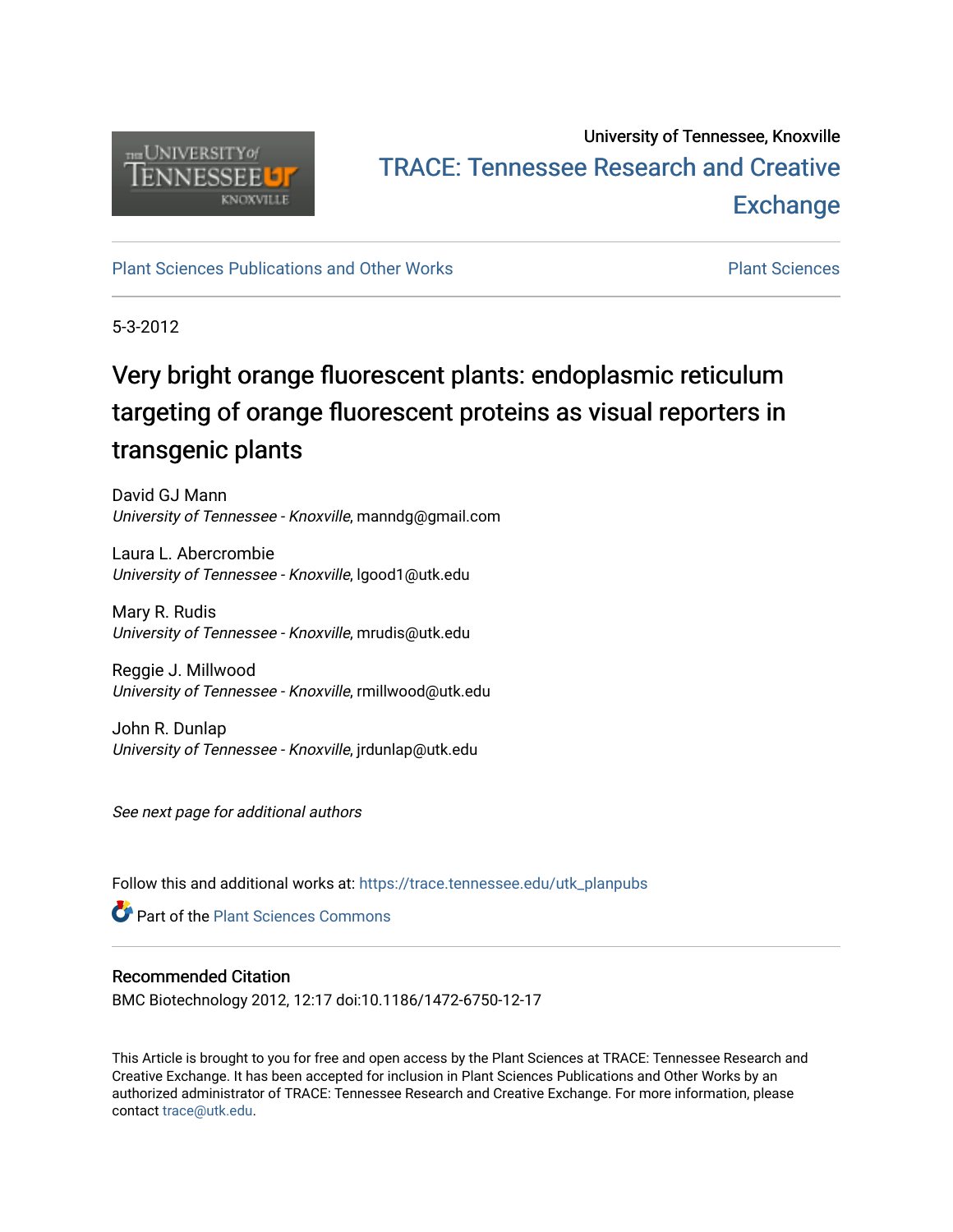# Authors

David GJ Mann, Laura L. Abercrombie, Mary R. Rudis, Reggie J. Millwood, John R. Dunlap, and Neal Stewart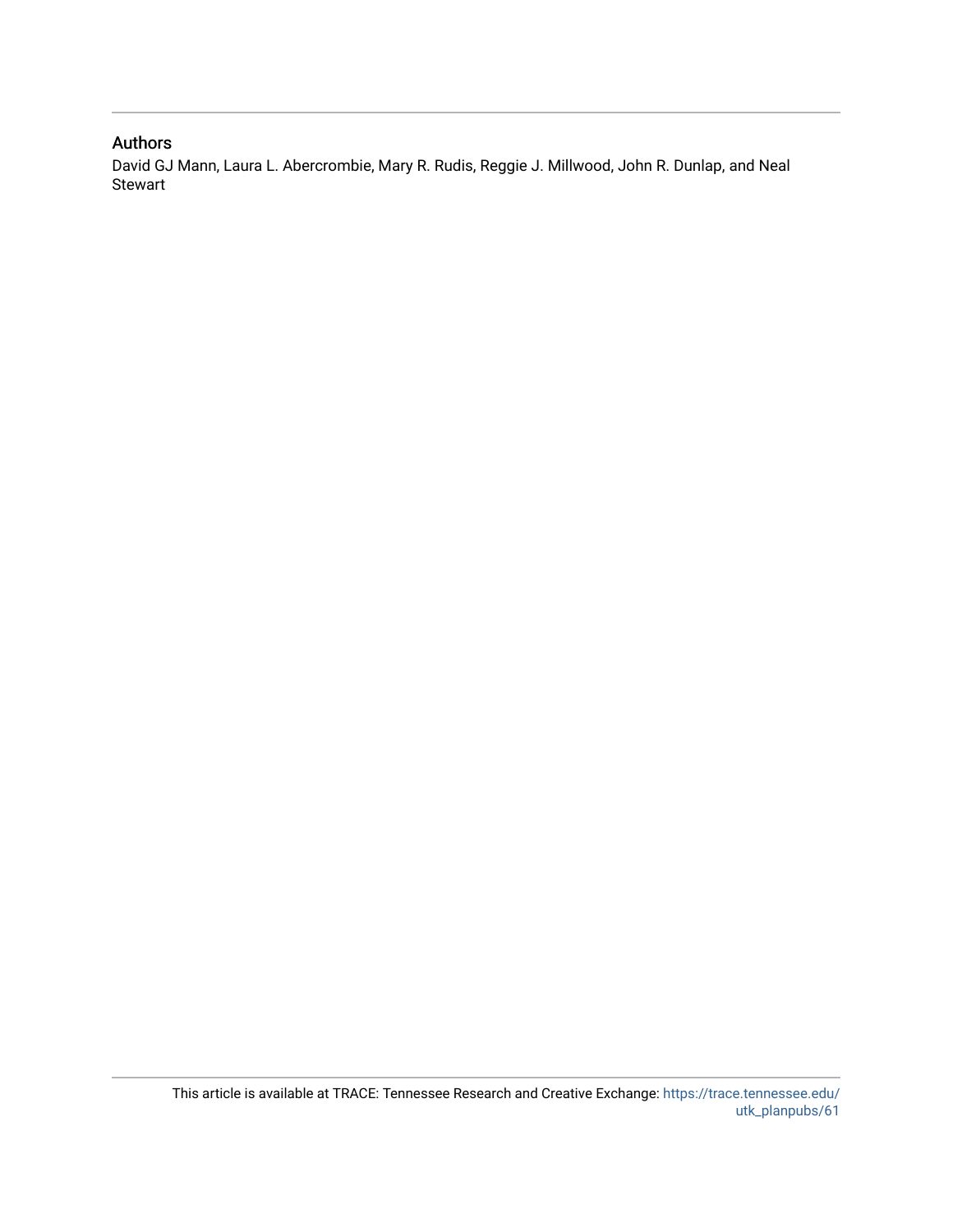# **RESEARCH ARTICLE Example 2014 12:30 The Contract of Contract ACCESS**



# Very bright orange fluorescent plants: endoplasmic reticulum targeting of orange fluorescent proteins as visual reporters in transgenic plants

David GJ Mann<sup>1,2</sup>, Laura L Abercrombie<sup>1,2</sup>, Mary R Rudis<sup>1</sup>, Reggie J Millwood<sup>1</sup>, John R Dunlap<sup>3</sup> and C Neal Stewart  $Jr^{1,2^*}$ 

# Abstract

**Background:** The expression of fluorescent protein (FP) genes as real-time visual markers, both transiently and stably, has revolutionized plant biotechnology. A palette of colors of FPs is now available for use, but the diversity has generally been underutilized in plant biotechnology. Because of the green and far-red autofluorescent properties of many plant tissues and the FPs themselves, red and orange FPs (RFPs, and OFPs, respectfully) appear to be the colors with maximum utility in plant biotechnology. Within the color palette OFPs have emerged as the brightest FP markers in the visible spectra. This study compares several native, near-native and modified OFPs for their "brightness" and fluorescence, therefore, their usability as marker genes in transgenic plant tissues.

Results: The OFPs DsRed2, tdTomato, mOrange and pporRFP were all expressed under the control of the CaMV 35S promoter in agroinfiltration-mediated transient assays in Nicotiana benthamiana. Each of these, as well as endoplasmic reticulum (ER)-targeted versions, were stably expressed in transgenic Nicotiana tabacum and Arabidopsis thaliana. Congruent results were observed between transient and stable assays. Our results demonstrated that there are several adequate OFP genes available for plant transformation, including the new pporRFP, an unaltered tetramer from the hard coral Porites porites. When the tandem dimer tdTomato and the monomeric mOrange were targeted to the ER, dramatic, ca. 3-fold, increase in plant fluorescence was observed.

Conclusions: From our empirical data, and a search of the literature, it appears that tdTomato-ER and mOrange-ER are the two highest fluorescing FPs available as reporters for transgenic plants. The pporRFP is a brightly fluorescing tetramer, but all tetramer FPs are far less bright than the ER-targeted monomers we report here.

Keywords: Endoplasmic reticulum targeting, Fluorescent proteins, GFP, Marker genes, OFP, Orange fluorescent protein, Reporter genes, RFP, Subcellular localization, Transgenic plants, Visual markers

# Background

Since the discovery and isolation of the green fluorescent protein (GFP) from the Pacific jellyfish Aequorea victoria, fluorescent proteins (FPs) have become an increasingly powerful tool for use in molecular biology [[1-3](#page-10-0)]. The lack of a required substrate or co-factor along with the visible fluorescence that is emitted upon excitation of the fluorophore make FPs desirable tools and reporters for a wide variety of biological applications. Recent advances in imaging methods have also enhanced the applications of FPs in plant biology [[4\]](#page-10-0). In plant gene expression studies, the genes for FPs are often overexpressed alone or fused directly to other genes of interest to monitor spatial expression patterns, and entire vector sets have been constructed for the ease of this application [\[5,6](#page-10-0)]. Additionally, FPs have been used as tracking agents to detect and improve the efficiency of transient



© 2012 Mann et al.; licensee BioMed Central Ltd. This is an Open Access article distributed under the terms of the Creative Commons Attribution License (http://creativecommons.org/licenses/by/2.0), which permits unrestricted use, distribution, and reproduction in any medium, provided the original work is properly cited.

<sup>\*</sup> Correspondence: [nealstewart@utk.edu](mailto:nealstewart@utk.edu) <sup>1</sup>

<sup>&</sup>lt;sup>1</sup>Department of Plant Sciences, University of Tennessee, Knoxville, TN 37996, USA

<sup>&</sup>lt;sup>2</sup>BioEnergy Science Center, Oak Ridge National Laboratory, Oak Ridge, TN 37831, USA

Full list of author information is available at the end of the article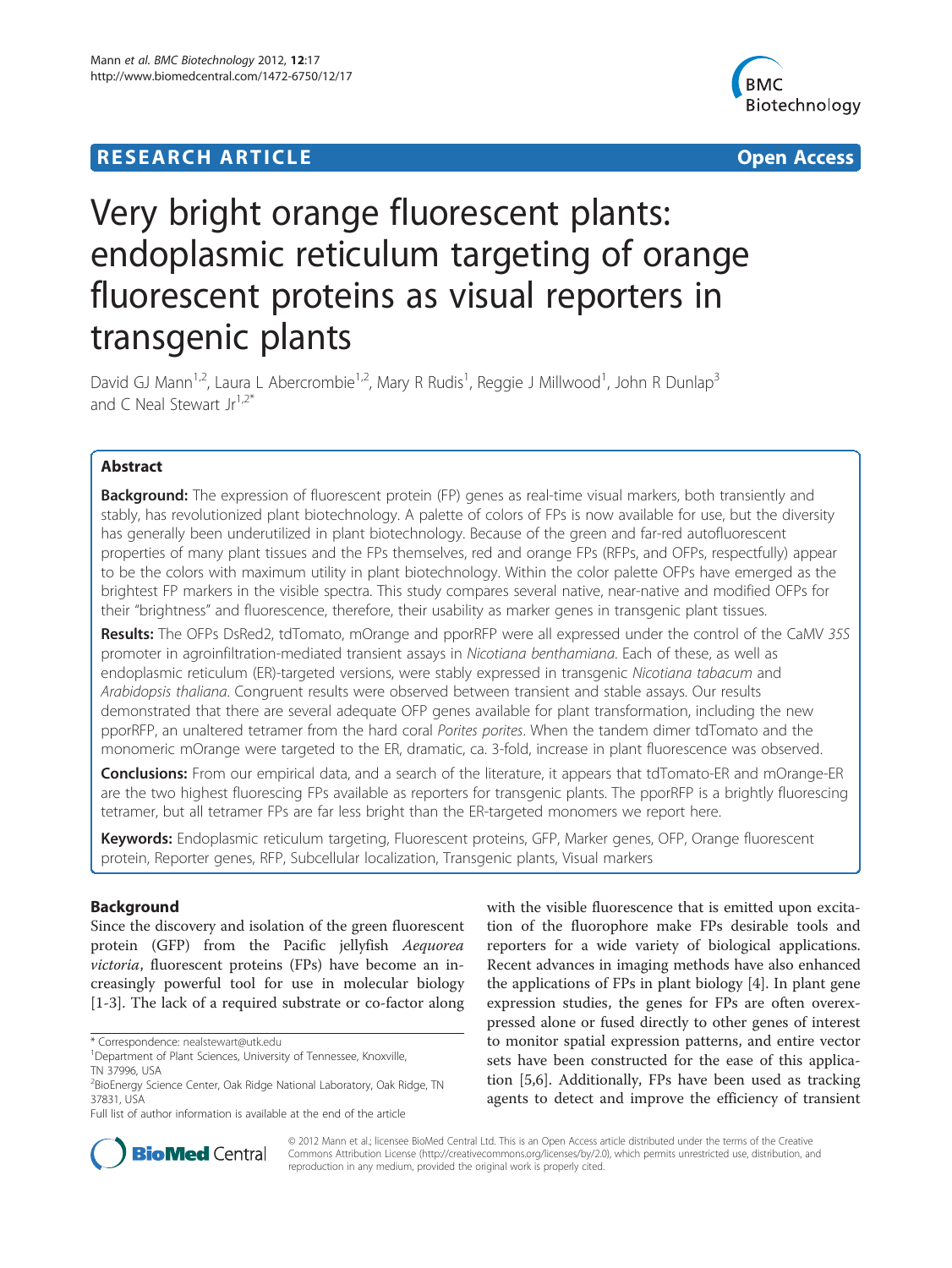expression and stable plant transformation systems. In this case, FPs are typically under the transcriptional regulation of highly constitutive promoters such as maize ubiquitin 1 promoter (ZmUbi1) or cauliflower mosaic virus (CaMV) 35S promoter [[7,8\]](#page-10-0). While whole cell or whole organism expression of FPs are common, fluorescent reporter genes have also been cloned under the control of tissue-specific promoters for discrete expression in transgenic plants, including in pollen [\[9,10](#page-10-0)], endosperm and aleurone cells [\[11](#page-10-0)-[13\]](#page-10-0), roots [\[14,15\]](#page-10-0) and vascular tissues [[16,17\]](#page-10-0). FPs are useful to characterize inducible promoters [[18](#page-10-0)] and can also be fused directly to sequence peptide tags at the N- or C-terminus of a gene sequence and targeted intracellularly to specific studies [\[19](#page-10-0)].

Although other FPs have been added to the color palette during the past 12 years, GFP has remained the most commonly used FP in these studies; GFPs generally form monomers in physiologically-relevant concentrations overexpressed in the cytosol, whereas native coralderived FPs (yellow through far red) tend to autotetramerize. Nevertheless coral-derived FPs have gained wider use in recent years in transgenic plant studies simply because many of them are brighter, owing partially to their longer wavelengths. The longer wavelengths needed to excite RFPs also have much lower levels of autofluorescence in mature green tissue as compared to UV or blue light, which is used to visualize GFP [\[1](#page-10-0)]. The greatest source of autofluorescence interference is chlorophyll autofluorescence (flue light excitation) in green tissues, which can obscure GFP fluorescence.

DsRed, derived from coral Discosoma sp. was the first coral-derived FP to be used in plants as a reporter gene [[20,21\]](#page-10-0), and remains the most widely-used FP in biology after GFP. Systematic mutations have since been introduced into DsRed to improve its folding dynamics, solubilization, photostability and to render monomerization, and more recent mutations and improvements in DsRed have yielded derivative FPs with increased fluorescence intensity or brightness (e.g. increased extinction coefficient, quantum yield) and altered spectral properties (e.g. shifted excitation and emission wavelengths) for reporter gene applications [[2\]](#page-10-0). These include mRFP1 [[22\]](#page-10-0) along with tdTomato, mStrawberry, and, mOrange [[2,](#page-10-0)[23\]](#page-11-0). Furthermore, additional sources of coral- and other organism-derived FPs beyond Discosoma sp. are constantly being discovered and have recently been exploited to produce novel FPs, potentially resulting in improved FP reporter genes for plant biotechnology [[24\]](#page-11-0). Another gene in the toolbox is mEosFP, which has recently been used in plants in various organelletargeted versions [\[25\]](#page-11-0). EosFP is a green-to-red (actually orange) photoconvertable FP that fluoresces green when by blue light. When excited by 390 nm-405 nm light for a few seconds will convert to orange emission (581 nm maximum).

The aim of this study was to survey a sample of promising FPs that have seldom been used in plants to compare their performance as reporter genes. We also set out to improve them for use in applications where whole-plant fluorescence is of paramount importance (e.g., detecting inducible expression). We evaluated and modified the following FPs (maximal excitation and emission wavelengths in nm): DsRed2 (563, 582), tdTomato (554, 581) mOrange (548, 562) and pporRFP (578, 595). Whereas many of these proteins are often called red fluorescent proteins (RFPs), as Shaner et al. [[3\]](#page-10-0) rightly point out, their emissions are all orange. Therefore we will refer to these proteins as orange fluorescent proteins (OFPs). The extinction coefficients and quantum yields of these OFPs indicated that each should be useful as markers in plants, but all started with less brightness than tdTomato: DsRed2 (38% as bright), mOrange (52% as bright), and pporRFP (56% as bright). Since we are especially interested in their use as transgenic markers, and not as fusion protein candidates, tetramerization was not deemed to be a negative factor. However, we did use some monomeric protein-coding variants chosen because of their brightness. We compared non-targeted and endoplasmic reticulum- (ER-) targeted variants under the control of a constitutive promoter in identical DNA vector backbones. Transient expression in Nicotiana benthamiana using agroinfiltration and stable transgenic Arabidopsis thaliana and tobacco (Nicotiana tabacum) plants were assayed using epifluorescence and confocal microscopy, and spectrofluorescence measurements.

#### Results and discussion

#### Agroinfiltration-mediated transient expression of OFPs

The agroinfiltration experiment in Nicotiana benthamiana was designed to rapidly screen the expression vectors for functionality, but to also assay gross comparisons of the effect of ER-targeting, e.g., adding a signal peptide fusion to the N-terminus and an HDEL ER retention signal to the C-terminus that successfully improved whole plant fluorescence for GFP [[26\]](#page-11-0). We were initially perplexed that the apparent fluorescence varied among OFPs, instead of increasing the fluorescence in all the four different OFP genes. Notable fluorescence increase from ER-targeting was observed only for the nontetramers: tdTomato (tandem-dimer Tomato), which essentially forms a monomer OFP, and the monomeric variant, mOrange (Figure [1](#page-4-0)). The tdTomato is a head-totail dTomato variant with a 16 amino acid linker, and therefore contains two chromophores, which explains why it is approximately twice as bright as the other OFPs [[3,18\]](#page-10-0). With a large Stokes shift of 27 nm, tdTomato is also practically easier to visualize and measure compared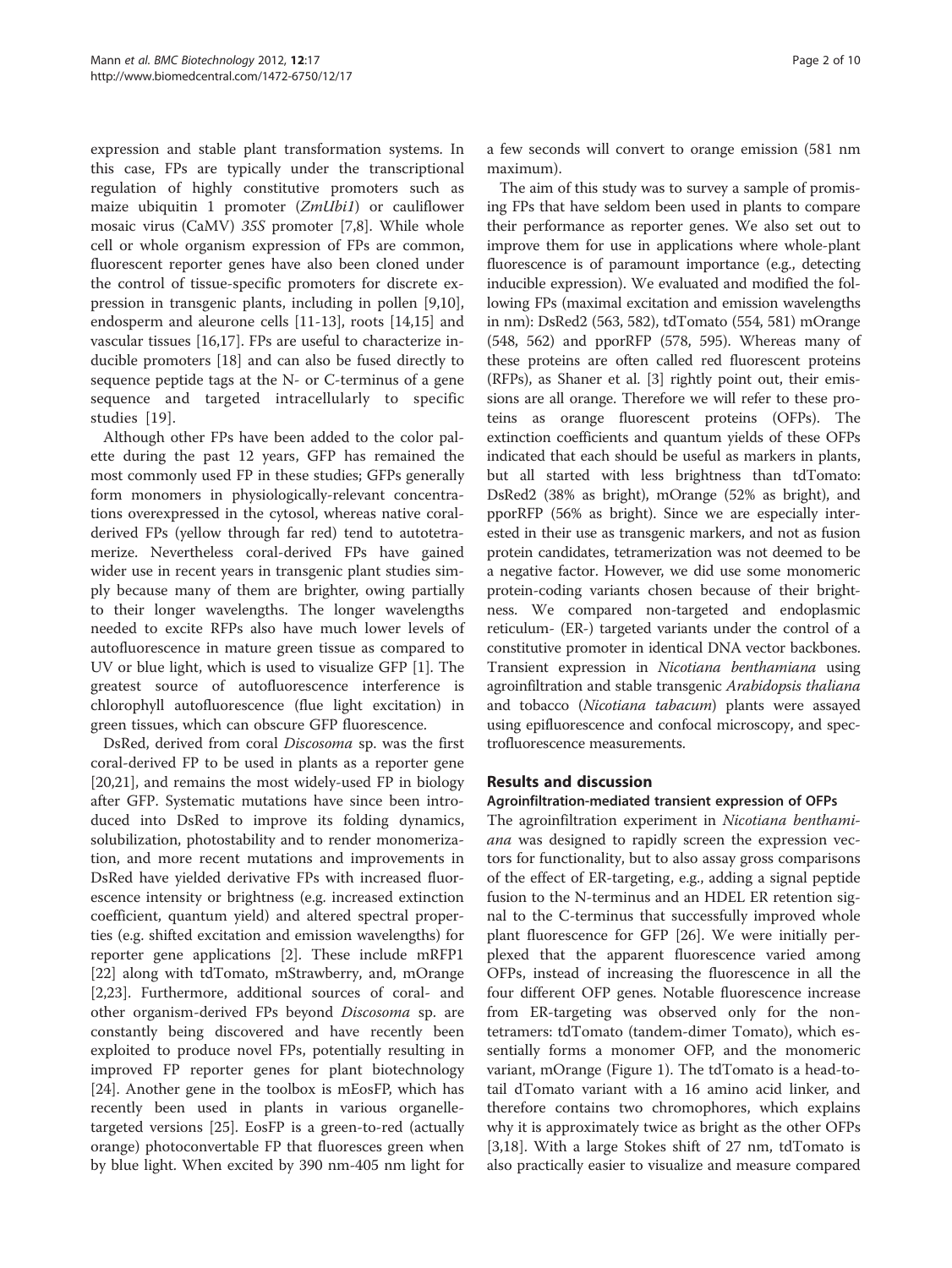<span id="page-4-0"></span>

with the other OFPs tested with lower Stokes shifts (between 14 nm and 19 nm). We hypothesize that the additions to the N- and, especially the C- termini altered the homotetramerization of DsRed-2 and pporRFP, which could have affected both their accumulation and ultimately their fluorescence. The agroinfiltration data also appeared to be congruent with the spectrofluorometric data of the stable transformants described below.

#### Stable expression of unaltered OFP genes in tobacco

Whereas agroinfiltration is useful as a first-pass gross screen for cassette functionality, stable transformation more closely mimics the range of expression levels seen when gene constructs are integrated in variable insertion sites. Stable expression was required in order to quantitatively compare the expression levels of the different fluorescent protein encoding genes in similar tissues. Transformants (up to 10 events) of the most fluorescent  $T_1$  transgenic tobacco (Nicotiana tabacum cv. Xanthi) lines were selected for analysis and, therefore, microscopy and fluorospectroscopy analysis of these lines yield a realistic variation with regards to the range of fluorescence in these eudicot species. There was a wide range of fluorescent intensity for the different transgenic lines for each OFP construct, with up to an eight-fold difference from the highest to the lowest expressing line (Figure [2](#page-5-0)). However, the overall range and average of fluorescence levels for each construct of DsRed2, tdTomato, pporRFP and mOrange were not significantly different, even though there were differences among specific lines within constructs (genes). Therefore, the results demonstrate that selecting any of these FP genes for use as transgenic reporters is justified and each should give relatively congruent results. We did note that the maximum fluorescence among all FP genes and events analyzed was for a pporRFP line (T17-2-15; statistically significant at the

 $P = 0.0001$  level) (Figure [2](#page-5-0)). Also, pporRFP is a unique OFP to transgenic plants; these are the first published quantitative data on its use in plants. It is a tetramer OFP that was originally cloned from the hard coral Porites porites; it was chosen for assessment because of its attractive spectral properties [\[24](#page-11-0)], which enables microscopy using the standard OFP-DsRed filter sets in epifluorescence microscopy. It was because of these early initial results that we chose pporRFP to include as the scorable FP marker when we constructed the versatile large pANIC vector set for Gateway-enabled monocot transformation [[27](#page-11-0)]. While there are no published expression- or fluorescence data yet in monocots, we observed that pporRFP is very effective in rice (Oryza sativa) and switchgrass (Panicum virgatum) as a transgenic reporter gene [[27](#page-11-0),[28](#page-11-0)]. Indeed, until recently, switchgrass transformation has been very difficult and inefficient. The use of overexpression of pporRFP and tracking analysis of transformed tissue has enabled important increases in transformation efficiency of switchgrass [\[29](#page-11-0)]. We chose pporRFP instead of tdTomato for this purpose since the latter gene is approximately twice the size of the former and we valued minimizing the total vector size for this project.

## Plant codon optimization effects of pporRFP in stable transgenic plants

As a result of this high fluorescence using the native pporRFP gene, we modified the nucleotide sequence with the intention of optimizing the codons for plants to further enhance the fluorescent expression levels. Utilizing Arabidopsis thaliana most commonly used codons as a model, pporRFPmut was stably transformed into tobacco and transgenic  $T_0$  lines were screened for fluorescence. Ten transgenic lines were selected and carried through to the  $T_1$  progeny as above, where they were directly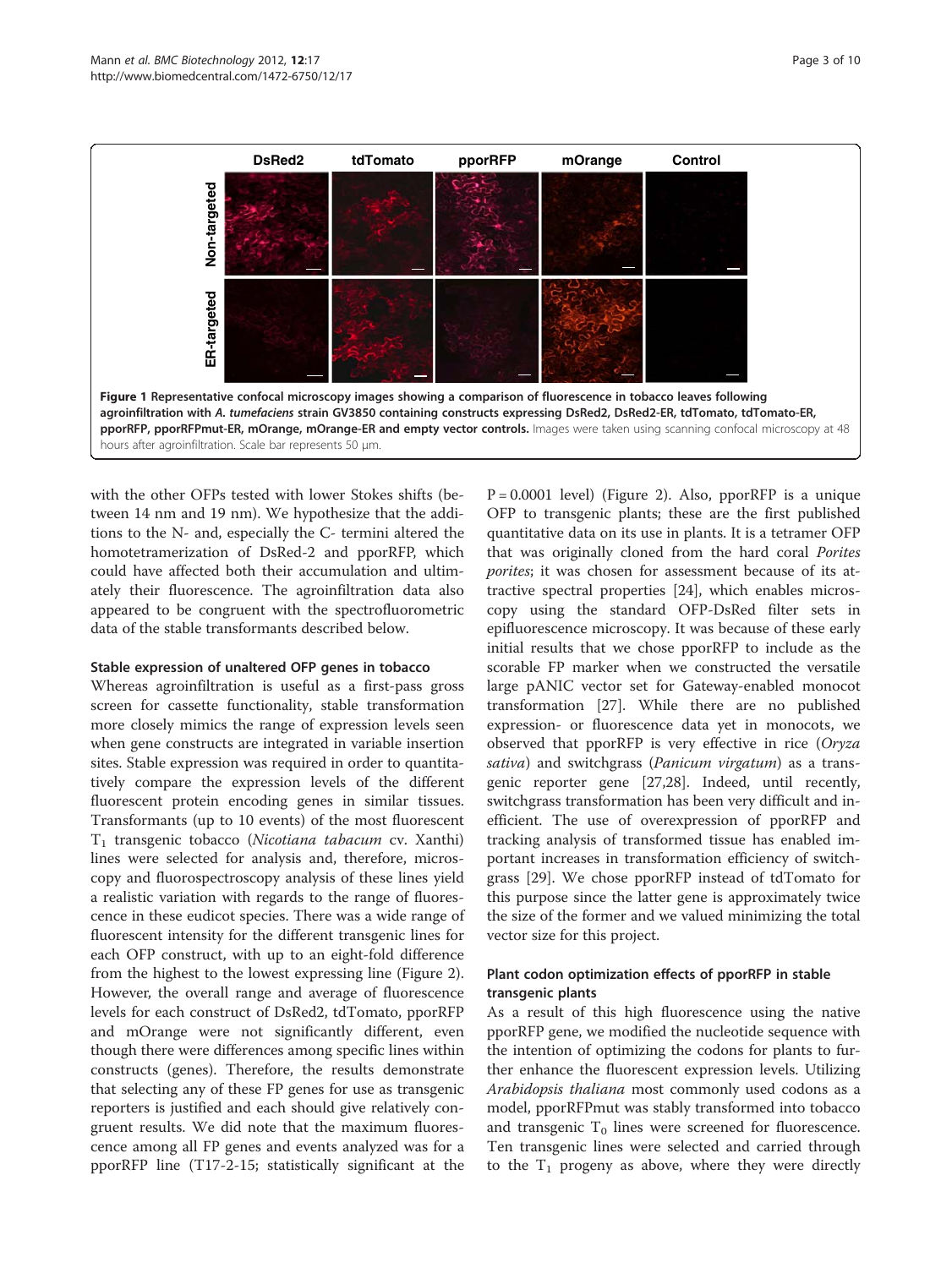compared to the native pporRFP gene for expression of fluorescence. Surprisingly, the overall fluorescence level of the codon-altered pporRFPmut was significantly lower than that of the native pporRFP (Figure 3). The average fluorescent measurements at the peak emission wavelength (595 nm) for the pporRFP and pporRFPmut transgenic tobacco were  $2.9 \times 10^5$  ( $\pm$  1.2  $\times 10^5$ ) and  $1.7 \times 10^5$  $(± 0.5 × 10<sup>5</sup>)$ , respectively. We are curious as to why plant codon optimization failed, since it has increased expression and accumulation of other proteins synthesized in plants, most notably Bacillus thuringiensis endotoxins [[30\]](#page-11-0). One speculation is that in fact perhaps, the codonoptimized genes were overexpressed, yet misfolded, which was observed when DsRed and the RFP eqFP611

Fluorescence (cps x 10<sup>5</sup>

 $\widehat{\phantom{m}}$ 

were overexpressed in bacteria [\[31\]](#page-11-0). Lower expression, in this situation, led to improved fluorescence.

#### ER-targeting greatly enhances the fluorescence of tdTomato and mOrange in stable transgenic plants

The most important finding of our study is the dramatic enhancement of fluorescence in overexpressed FP genes from the additions of signal peptide and the ER retention peptides to both tdTomato and mOrange. The spectrofluorometric measurements we observe in stably transgenic tobacco expressing tdTomato-ER versus nontargeted tdTomato are congruent with the microscopy images we observed for the agroinfiltration experiments, in which ER retention increased fluorescence (Figures [1](#page-4-0)



Fluorescence (cps x 10<sup>5</sup>

 $0$   $\overline{\phantom{0}}$ 

 $6$  ) and  $6$  ) and  $6$  ) and  $6$  ) and  $6$  ) and  $6$  ) and  $6$  ) and  $6$  ) and  $6$  ) and  $6$  ) and  $6$  ) and  $6$  ) and  $6$  ) and  $6$  ) and  $6$  ) and  $6$  ) and  $6$  ) and  $6$  ) and  $6$  ) and  $6$  ) and  $6$  ) and  $6$  ) and

**A B**

<span id="page-5-0"></span>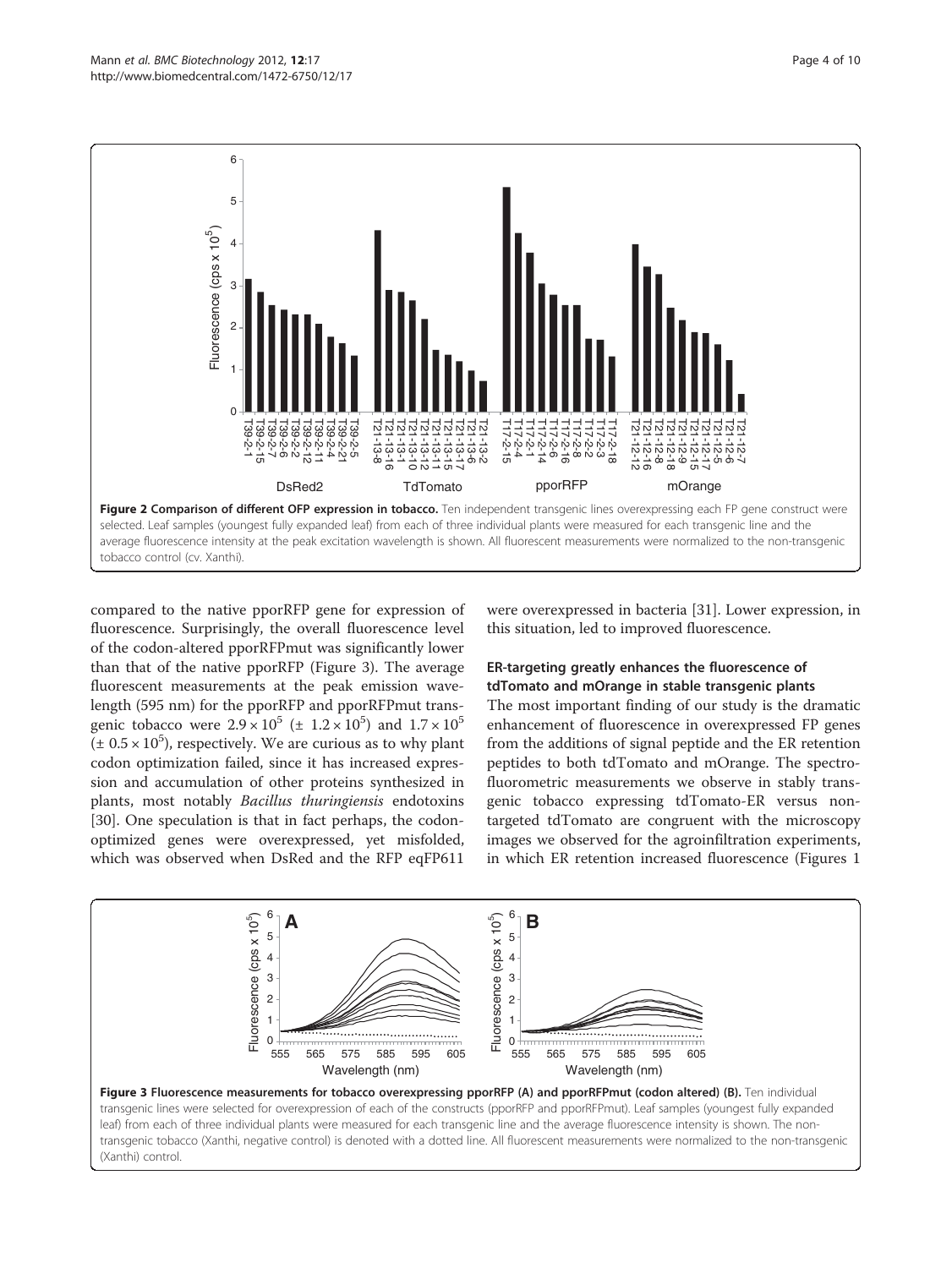<span id="page-6-0"></span>and 4). ER targeting rendered a doubling of fluorescence for tdTomato when examining the best performing lines of each (Figure 4). When we compared the top four lines of each construct relative to fluorescence, there was, on average, nearly a tripling of fluorescence for ER-targeted vs. non-targeted tdTomato  $(8.9 \times 10^5 \text{ (} \pm \text{ 0.6} \times 10^5 \text{)}$  and  $3.2 \times 10^5$  ( $\pm$  0.8  $\times 10^5$ , respectively)). Furthermore, the

distributions of fluorescence between the two gene variants have very little overlap (Figure 4), inferring that the use of tdTomato-ER for a reporter gene in transformation studies will enable researchers to identify expression over a greater range in plants, possibly enabling greater visualization and tracking of expressing transgenics. For phytosensing applications or other assays

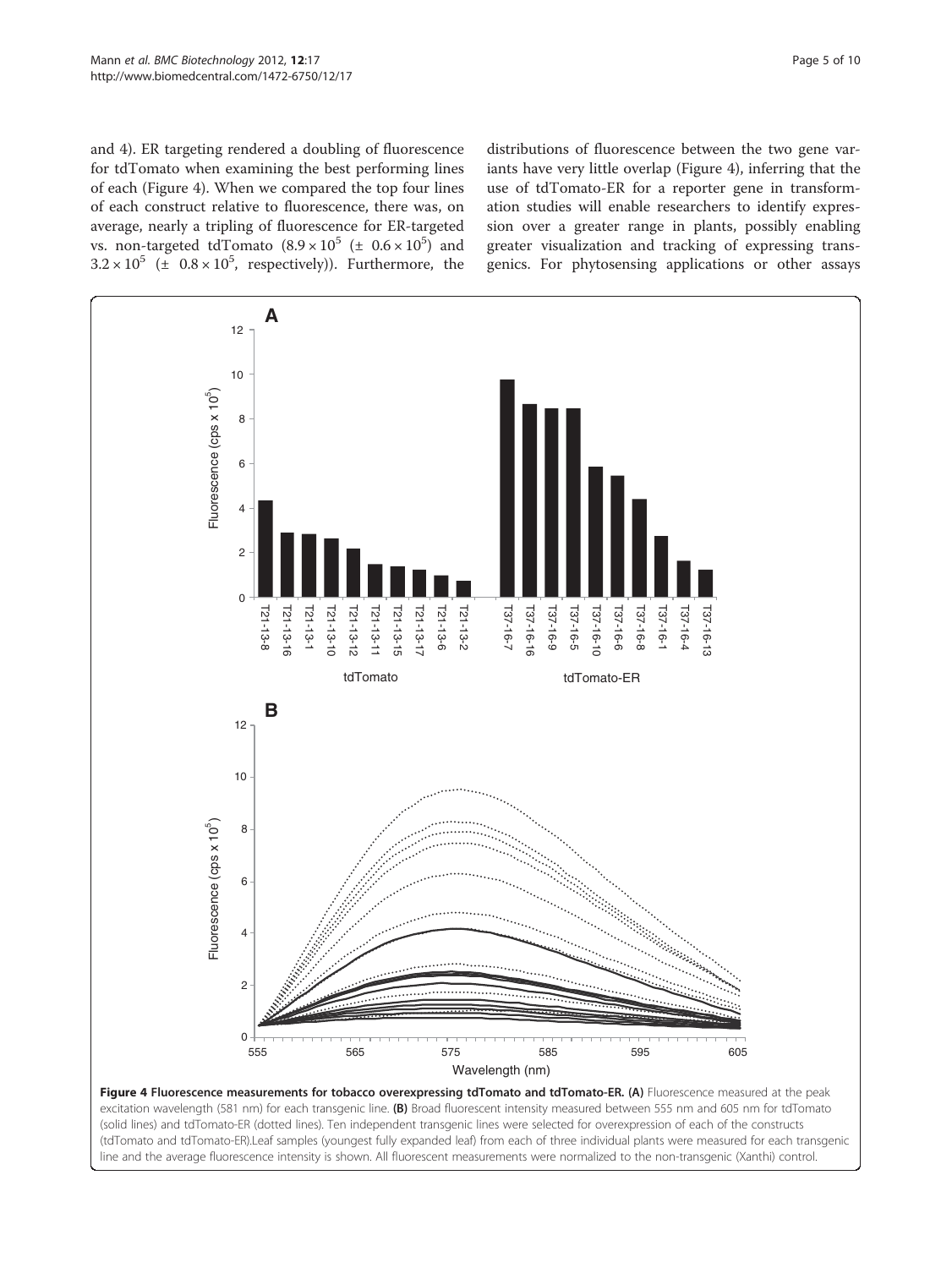<span id="page-7-0"></span>where real-time visible assays of inducible promoters are important, this dramatic increase in fluorescence will be a key feature in success in both the lab and field settings [[18,](#page-10-0)[32,33\]](#page-11-0).

We overexpressed the entire collection of genes (except for pporRFP-ER) in Arabidopsis, grown at the same time in similar to conditions to directly compare fluorescence among variants in a common species (Figure 5). Again, the quantitative data are consistent with the qualitative data from the agroinfiltration experiment (Figures [1](#page-4-0), [4](#page-6-0), and 5). There is a large and significant ER-targeting enhancement for tdTomato and mOrange, while the alteration of the tetrameric protein encoding genes pporRFP and DsRed resulted in diminished fluorescence and, hence, usability of these modified genes as reporters in transgenic plants (Figure [6](#page-8-0)). We observed an approximate 1.5-fold greater fluorescence of Arabidopsis compared with tobacco (e.g., see tdTomato data in Figures [4](#page-6-0) and 5), but these data were taken at different times and might represent environmental effects or simply inherently brighter tissues

(meristems (Arabidopsis) vs. leaves (tobacco)) , so we caution against making definitive conclusions regarding direct OFP expression in tobacco vs. Arabidopsis. We did, however, observe a similar trend of dramatic enhancement for ER-targeting of mOrange that we observed in tdTomato. When stably expressed in Arabidopsis, we observed a 2-fold enhancement of fluorescence in ER-targeted mOrange compared with the non-targeted counterpart  $(6.5 \times 10^5 \text{ (} \pm 2.7 \times 10^5 \text{) and } 3.3 \times 10^5$  $(\pm 2.0 \times 10^5$ , respectively). Additionally, the ER-targeted tdTomato resulted in more than a 4-fold increase in fluorescence as compared to the non-targeted tdTomato  $(10.8 \times 10^5 \ (\pm \ 3.5 \times 10^5)$  and  $2.4 \times 10^5 \ (\pm \ 2.5 \times 10^5)$ , respectively). For recombinant proteins that have been shown to be relatively stable when synthesized in the cytosol, ERtargeting and retention has also shown a three-fold increase [\[34\]](#page-11-0). ER-targeting via N–terminus signal peptide addition and ER retention via C-terminus HDEL or KDEL addition has been a common tool to aid protein accumulation in transgenic cells [\[35-38\]](#page-11-0). The reason for increased fluorescence of the ER-targeted OFPs is likely owed to

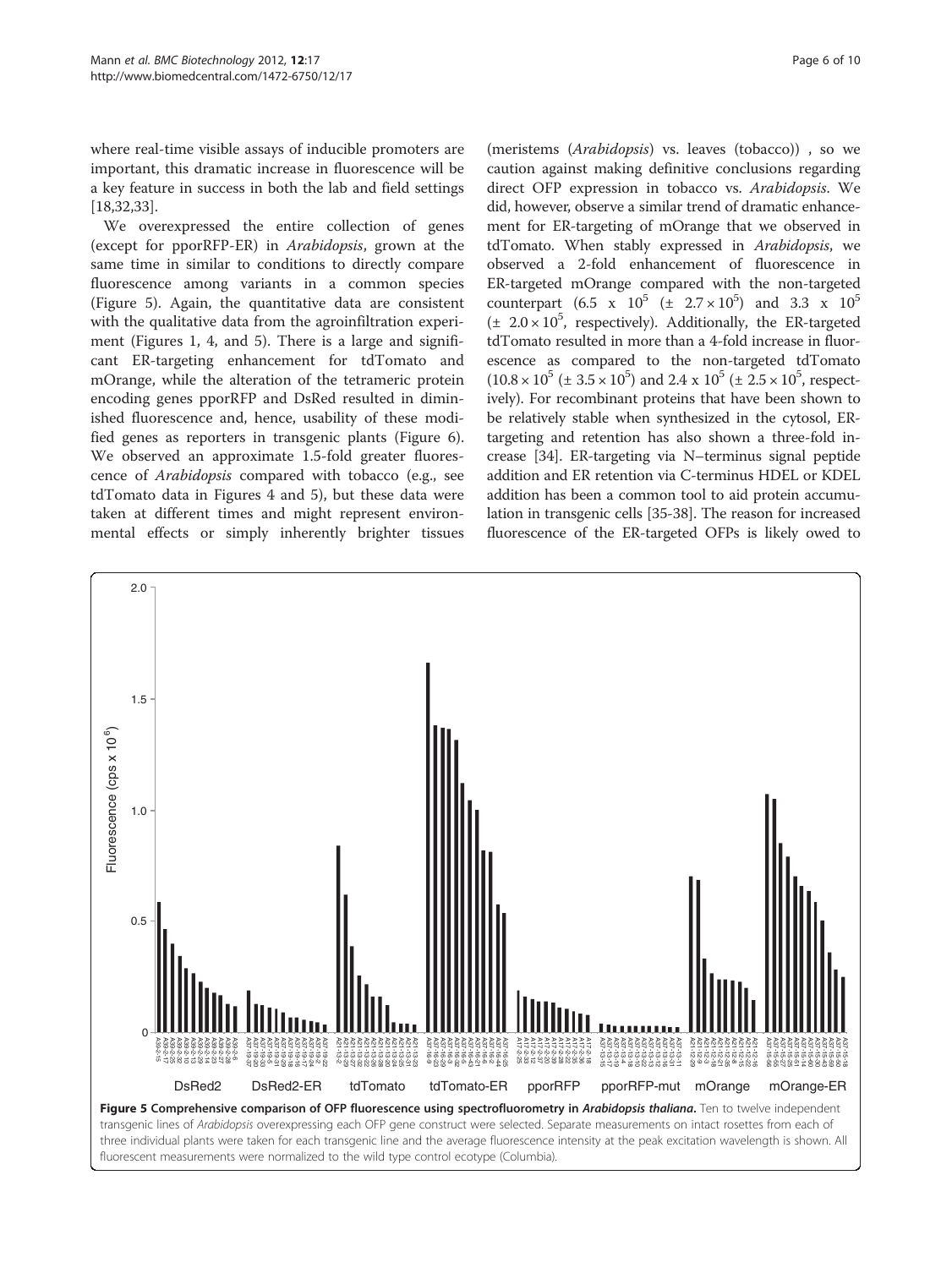<span id="page-8-0"></span>

Figure 6 Representative microscopy images showing a comparison of fluorescence of T<sub>2</sub> Arabidopsis (A,D-G) and T1 tobacco (B, C, H-K) tissue expressing DsRed2, DsRed2-ER, tdTomato, tdTomato-ER, pporRFP, pporRFPmut-ER, mOrange, mOrange-ER or non-transgenic controls. Transgenic line designations precede species and OFP identities. Images were taken using an epifluorescence microscope. Fluorescent pictures were taken with tdTomato filter set (ex: 535/30 nm, em: 600/50 nm) for all constructs except mOrange, which utilized a mOrange filter set (ex: 535/30 nm, em:585/40 nm). Inset pictures and H and J were taken using white light. (A) A37-16-23 potted Arabidopsis expressing tdTomato-ER (20 s exp), white light inset 5.5 ms exp. (B) Various tobacco line seedlings in potting media expressing pporRFP (2 min exp). (C) Tobacco buds expressing (left to right) non-transgenic, T21-12-16 mOrange, T37-15-2 mOrange-ER (20 s exp), white light inset 1.6 ms exp. (D) Arabidopsis roots expressing (left to right) non-transgenic, A17-2-25 pporRFP, A37-14-13 pporRFPmut-ER, A21-13-29 tdTomato, A37-16-23 tdTomato-ER, A39-2-17 DsRed, A37-19-33 DsRed-ER (40 s exp), white light inset 16 ms exp. The root furthest to the right  $(7<sup>th</sup>)$  is not clearly shown in the inset. (E) Arabidopsis roots expressing (left to right) non-transgenic, A21-12-9 mOrange, A37-15-56 mOrange-ER (40 s exp), white light inset 16 ms exp. (F) Arabidopsis floral buds expressing (clockwise, starting at 12:00) DsRed, tdTomato, pporRFP, non-transgenic (20 s exp), white light inset 4 ms exp. (G) Arabidopsis flowers expressing (left to right) non-transgenic, mOrange, mOrange-ER (20 s exp), white light inset 2.5 ms exp. (H,I) Tobacco leaves clockwise from the top: non-transgenic, T17-2-4 pporRFP, T39-2-1 DsRed, T21-13-8 tdTomato (30 s exp), white light inset 3 ms exp. (J,K) Tobacco leaves clockwise from the top: non-transgenic, T37-19-1 DsRed-ER and T37-16-9 tdTomato-ER), white light inset 3 ms exp.

increased accumulation of protein, which, in the ER, comprises a protected environment with attenuated proteolytic activity that also is imbued with molecular chaperones for protein folding.

# Conclusions

OFPs have emerged as the real-time in vivo reporter genes of choice for plant transformation. Endoplasmic reticulum targeting allows the accumulation of greater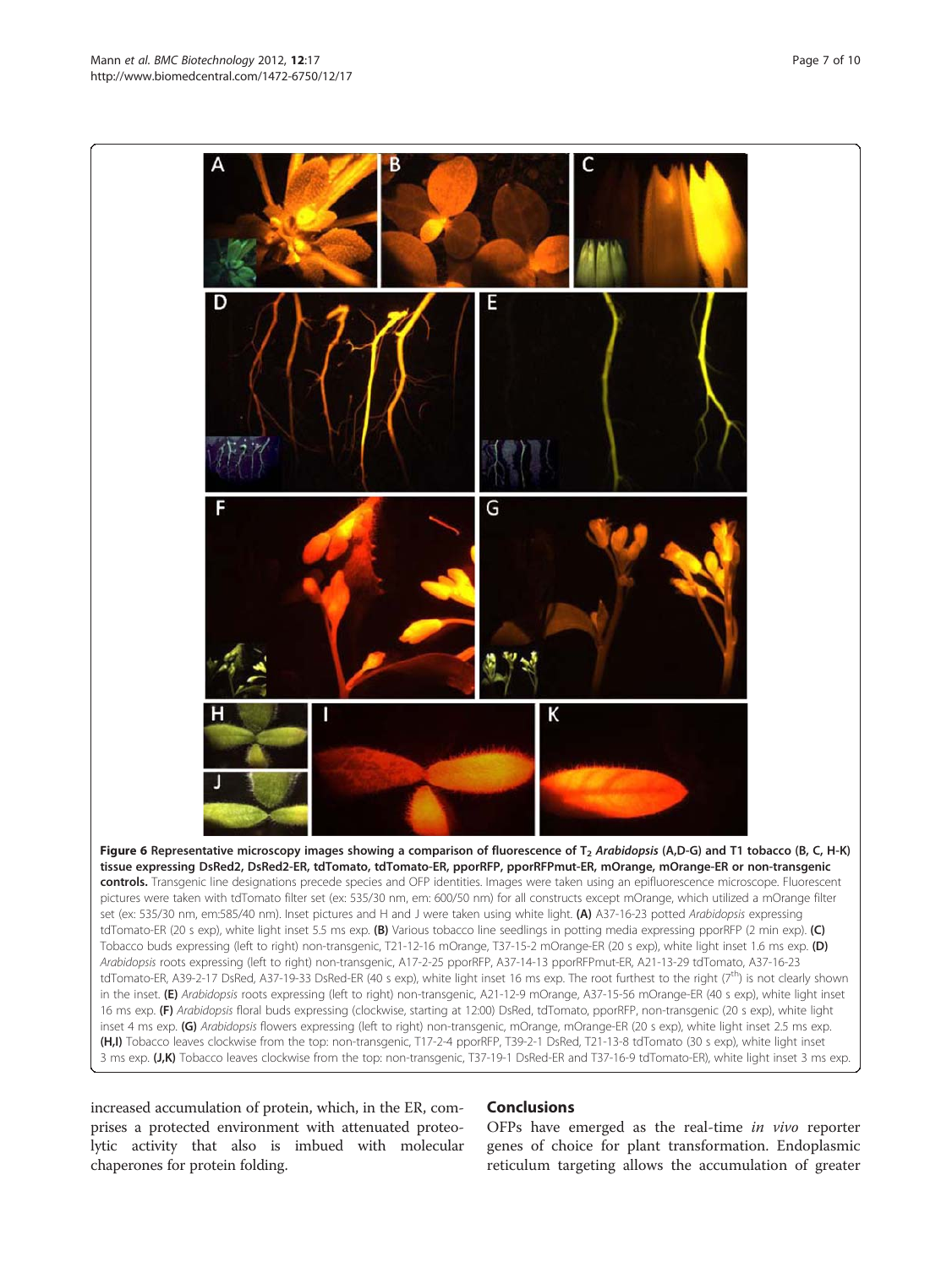OFP monomers than non-targeting in select OFPs. TdTomato-ER is the most brightly fluorescing FP marker gene ever characterized in transgenic plants, followed by mOrange-ER. These OFP variants will be especially valuable in quantifying inducible expression in plant organs.

## Methods

#### Vector construction and Agrobacterium transformation

The coding region of pporRFP was amplified from the vector pGem-T-gbr15 using the forward primer 5′- ATGGCTCTTTCAAAGCAAAGTGG-3′ and reverse primer 5′- TTAGTGATGGTGATGGTGATGGG-3′. mOrange and tdTomato containing vectors were obtained from the laboratory of Roger Tsien (University of California San Diego). mOrange CDS was amplified from pRSET-mOrange using the forward primer 5′- AT GGTGAGCAAGGGCGAGGAGAATA-3′ and reverse primer 5′ TTACTTGTACAGCTCGTCCATGC-3′. The tdTomato CDS was amplified from pRSET-tdTomato using the forward primer 5′- ATGGTGAGCAAGGGCG AGGAGGT-3′ and reverse primer 5′-TTACTTGTAC AGCTCGTCCATGC -3′. The resulting products were cloned into the entry vector pCR8/GW-TOPO (Invitrogen). DsRed2 coding sequence (Clontech) was recombined into the entry vector pDONR/Zeo from pET160/ GW-DsRed2 using BP Clonase (Invitrogen). The Nterminal signal polypeptide sequence (MKT NLFLFLIFSLLLSLSSAEF) and C-terminal ER-retention polypeptide sequence (HDEL) were added to coding sequences through assembly and amplification PCR as described by Richardson et al [[39\]](#page-11-0). Common 5′assembly primer 5'ER01 (5'-CACCATGAAAACTAATCTTTTC TTGTTTCTTATCTTTTCACTTCTTTTGAGCTTAA GCTCTGCAG-3′) and 3′ assembly primer 3′ER20 (5′- TTACAACTCGTCATGCTTGTACAGCTCGTCCATG CCG-3′) were used in conjunction with sequence specific assembly primers in assembly PCR from a template of fluorescent protein coding sequence described above. Sequence specific assembly primers were as follows: mOrangeER (5′- GGCCATGTTATTCTCCTCGCCCTT GCTCACGAACTCTGCAGAGCTTAAGCTCAAAAG AA-3′), tdTomatoER (5′- CTCTTTGATGACCTCCTC GCCCTTGCTCACGAACTCTGCAGAGCTTAAGCTC AAAAG-3′), DsRed2ER (5′- GATGACGTTCTCGGAG GAGGCGAACTCTGCAGAGCTTAAGCTCAAAAGA A). A mutagenized ppor sequence was created using the GeMS program [[40\]](#page-11-0), utilizing Arabiopsis thaliana codon usage as a template, and a codon cutoff frequency of 0.2. Full length mutatgenized ppor product was assembled from partially overlapping 60-mer oligos designed via the program Gene Design [[39\]](#page-11-0). All products of assembly PCR were cloned into the directional entry vector pENTR/D-TOPO.

OFP-containing entry vectors were recombined into the plant binary destination vector pMDC32 [[3\]](#page-10-0). Features of this vector include constitutive expression of the gene of interest via a dual CaMV 35 S promoter and hygromycin selection of transgenic plant tissue. Binary vectors were transformed into Agrobacterium tumefaciens GV3850. See the [Additional file 1](#page-10-0) for vector construction diagrams. All nine expression vectors are available via MTA (See [http://plantsciences.utk.edu/](http://plantsciences.utk.edu/stewart.htm) [stewart.htm\)](http://plantsciences.utk.edu/stewart.htm) as follows: mMDC32-DsRed2, mMDC32 tdTomato, mMDC32-mOrange, mMDC32-pporRFP, mMDC32-pporRFP-mut, mMDC32-DsRed2-ER, mMD C32-tdTomato-ER, mMDC32-mOrange-ER, and mMD C32-pporRFP-mut-ER.

## Plant transformation

Agroinfiltration of Nicotiana benthamiana was performed as described by Liu et al. [[28](#page-11-0)] Stable transformation of tobacco cv Xanthi was performed using the Horsch et al.[[41\]](#page-11-0) method. Stable transformation of Arabidopsis Col1 ecotype was performed using the floral dip method [[42](#page-11-0)]. Arabidopsis plants were grown in growth chambers and allowed to selffertilize. Spectrofluorometry analysis was completed on Arabidopsis  $T_2$  generation seeds, screened on MSA media containing 50 mg/L hygromycin, resistant plants were transferred to potting media and grown in growth chambers (10 hr day length, 18°C/ 14°C day/night). Plants were 9-week-old rosettes when spectrofluometry was performed. Self-fertilized tobacco plants were grown in the greenhouse (16 hr. day, 27-30°C). Tobacco plants for spectrofluorometry analysis were started as  $T_1$  segregating seeds grown in potting media, screened for fluorescent protein expression using microscopy, transplanted to individual pots and grown to six-weed old stage under greenhouse conditions.

## Epifluorescent and confocal microscopy and spectrofluorometry

Epifluorescent microscopy of plants was performed using the tdTomato filter set: 535/30 nm excitation and 600/50 nm band pass emission or the mOrange filter set: 535/30 excitation and 585/40 nm band pass emission filter (Olympus stereo microscope model SZX12, Olympus America, Center Valley, PA, USA). Confocal microscopy images were produced using a Leica TCS SP2 microscope (Buffalo Grove, IL. USA), which allows for adjustable bandwidths for the detected fluorescence. The samples were excited with a 543 nm HeNe laser and fluorescence emission was collected from 555–604 nm for mOrange, 570–620 nm for DsRed and tdTomato, and 590 – 610 nm for pporRFP. Chlorophyll autofluorescence was checked for each sample by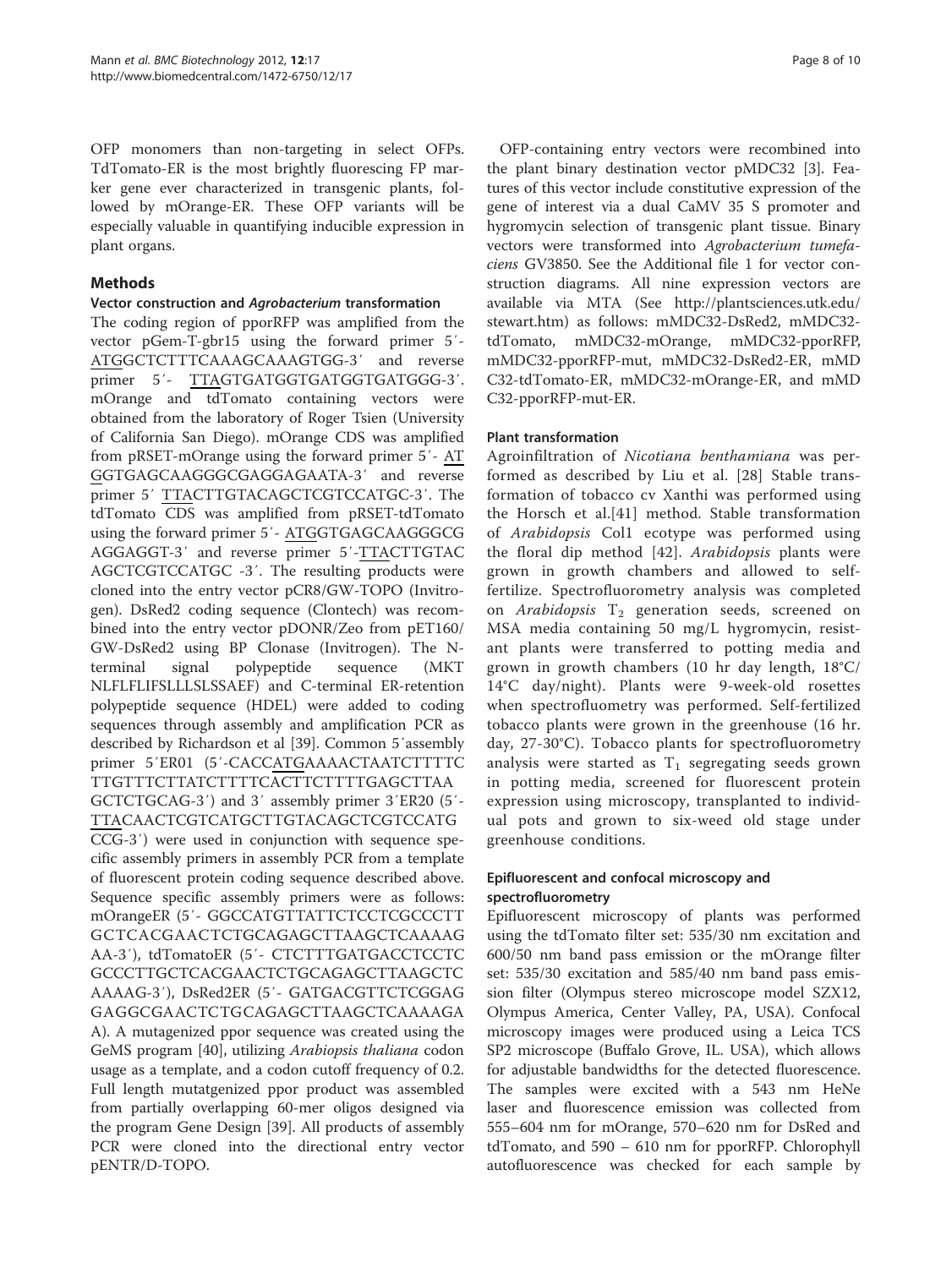<span id="page-10-0"></span>exciting the sample with 488 nm light from an argon ion laser and collecting emission from 650–750 nm. When chlorophyll autofluorescence was imaged along with the fluorescent protein, images were collected using sequential scanning to prevent bleedthrough fluorescence. Fluorescence measurements (i.e., those results displayed in Figures [2, 3](#page-5-0), [4](#page-6-0) and [5\)](#page-7-0) were made using spectrofluorometry according to methods described by Millwood et al. [[43\]](#page-11-0) but with an updated Fluorolog<sup>®</sup>-3 system (Jobin Yvon and Glen Spectra, Edison, NJ, USA). For each of the samples, the youngest fully expanded leaf was chosen to control for developmental stage.

#### Statistical analysis

Transgenic plants were statistically analyzed using a one-way analysis of variance in SAS where the response variable was fluorescence measurements from spectrofluorometry. If significant differences were found, mean separations were performed using Fisher's LSD to determine which genotypes were significantly different at the  $P = 0.05$ - to  $P = 0.0001$  levels.

# Additional file

[Additional file 1:](http://www.biomedcentral.com/content/supplementary/1472-6750-12-17-S1.rtf) Schematic diagram of the T-DNA used in tobacco and Arabidopsis transformation. The vector shown is the pMDC32-tdTomato-ER. Sequence comparison of native and codonoptimized pporRFP. Underlined sequence represent ER targeting (5′) and ER retention signals (3′).

#### Competing interest

The authors declare that they have no competing interest.

#### Authors' contributions

DGJM designed experiments, performed some of the fluorospectroscopy experiments analyzed data and drafted most of the manuscript. LLA and MRR designed experments and performed most of the research. RJM performed some of the fluorospectroscopy experiments and statistically analyzed the data. JRD performed confocal microscopy imaging. CNS conceived and coordinated the study, drafted a portion of the manuscript and assisted with revisions. All authors read and approved the final version of this manuscript.

#### Acknowledgements

We are most appreciative of Mikhail Matz for his collaboration and sharing pporRFP gene and Roger Tsien for sharing the tdTomato and mOrange FP genes and also for their helpful comments on the manuscript. We thank Matthew D. Halfhill for his contributions. We appreciate funding from the US Armed Forces Medical Intelligence Center, the USDA, the BioEnergy Science Center, a U.S. Department of Energy Bioenergy Research Center supported by the Office of Biological and Environmental Research in the DOE Office of Science, and the University of Tennessee. Binary vectors for heterologous expression are available for non-profit organizations (See [http://plantsciences.](http://plantsciences.utk.edu/stewart.htm) [utk.edu/stewart.htm\)](http://plantsciences.utk.edu/stewart.htm).

#### Author details

<sup>1</sup>Department of Plant Sciences, University of Tennessee, Knoxville, TN 37996, USA. <sup>2</sup> BioEnergy Science Center, Oak Ridge National Laboratory, Oak Ridge, TN 37831, USA. <sup>3</sup>Division of Biology, University of Tennessee, Knoxville, TN 37996, USA.

Received: 11 January 2012 Accepted: 25 April 2012 Published: 3 May 2012

#### References

- 1. Stewart CN Jr: Go with the glow: fluorescent proteins to light transgenic organisms. Trends Biotechnol 2006, 24:155–162.
- 2. Shaner NC, Steinbach PA, Tsien RY: A quide to choosing fluorescent proteins. Nat Methods 2005, 2:905–909.
- .<br>Shaner NC, Patterson GH, Davidson MW: Advances in fluorescent protein technology. J Cell Sci 2007, 120:4247–4260.
- 4. Held MA, Boulaflous A, Brandizzi F: Advances in fluorescent protein-based imaging for the analysis of plant endomembranes. Plant Physiol 2008, 147:1469–1481.
- 5. Nakagawa T, Suzuki T, Murata S, Nakamura S, Hino T, Maeo K, Tabata R, Kawai T, Tanaka K, Niwa Y, Watanabe Y, Nakamura K, Kimura T, Ishiguro S; Improved Gateway binary vectors: high-performance vectors for creation of fusion constructs in transgenic analysis of plants. Biosci Biotechnol Biochem 2007, 71(8):2095–2100.
- 6. Curtis MD, Grossniklaus U: A gateway cloning vector set for highthroughput functional analysis of genes in planta. Plant Physiol 2003, 133:462–469.
- 7. Goldman JJ, Hanna WW, Fleming G, Ozias-Akins P: Fertile transgenic pearl millet [Pennisetum glaucum (L.) R. Br.] plants recovered through microprojectile bombardment and phosphinothricin selection of apical meristem-, inflorescence-, and immature embryo-derived embryogenic tissues. Plant Cell Rep 2003, 21:999–1009.
- 8. Nishizawa K, Kita Y, Kitayama M, Ishimoto M: A red fluorescent protein, DsRed2, as a visual reporter for transient expression and stable transformation in soybean. Plant Cell Rep 2006, 25:1355–1361.
- 9. Moon HS, Halfhill MD, Hudson LC, Millwood RJ, Stewart CN Jr: Expression of green fluorescent protein in pollen of oilseed rape (Brassica napus L.) and its utility for assessing pollen movement in the field. Biotechnol J 2006, 1:1147–1152.
- 10. Hudson LC, Chamberlain D, Stewart CN Jr: GFP-tagged pollen to monitor pollen flow of transgenic plants. Molecular Ecology Notes 2001, 1:321-324.
- 11. Furtado A, Henry RJ: The wheat Em promoter drives reporter gene expression in embryo and aleurone tissue of transgenic barley and rice. Plant Biotechnol J 2005, 3:421–434.
- 12. Furtado A, Henry R, Scott K, Meech S: The promoter of the asi gene directs expression in the maternal tissues of the seed in transgenic barley. Plant Mol Biol 2003, 52:787–800.
- 13. Cho M-J, Choi H-W, Jiang W, Ha CD, Lemaux PG: Endosperm-specific expression of green fluorescent protein driven by the hordein promoter is stably inherited in transgenic barley (Hordeum vulgare) plants. Physiol Plant 2002, 115:144–154.
- 14. Xiao K, Liu J, Dewbre G, Harrison M, Wang ZY: Isolation and characterization of root-specific phosphate transporter promoters from Medicago truncatula. Plant Biology 2006, 8:439–449.
- 15. Winicov I, Valliyodan B, Xue L, Hoober JK: The MsPRP2 promoter enables strong heterologous gene expression in a root-specific manner and is enhanced by overexpression of Alfin 1. Planta 2004, 219:925–935.
- 16. Chen A-P, Zhong N-Q, Qu Z-L, Wang F, Liu N, Xia G-X: Root and vascular tissue-specific expression of glycine-rich protein AtGRP9 and its interaction with AtCAD5, a cinnamyl alcohol dehydrogenase, in Arabidopsis thaliana. J Plant Res 2007, 120:337–343.
- 17. Freitas RL, Carvalho CM, Fietto LG, Loureiro ME, Almeida AM, Fontes EPB: Distinct repressing modules on the distal region of the SBP2 promoter contribute to its vascular tissue-specific expression in different vegetative organs. Plant Mol Biol 2007, 65:603–614.
- 18. Liu W, Mazarei M, Rudis MR, Fethe MH, Stewart CN Jr: Rapid in vivo analysis of synthetic promoters for pathogen phytosensing. BMC Biotechnol 2011, 11:108.
- 19. Nelson BK, Cai X, Nebenführ A: A multicolored set of in vivo organelle markers for co-localization studies in Arabidopsis and other plants. Plant J 2007, 51:1126–1136.
- 20. Dietrich C, Maiss E: Red fluorescent protein DsRed from Discosoma sp. as a reporter protein in higher plants. Biotechniques 2002, 32:288–290.
- 21. Jach G, Binot E, Frings S, Luxa K, Schell J: Use of red fluorescent protein from Discosoma sp. (dsRED) as a reporter for plant gene expression. Plant J 2001, 28:483–491.
- 22. Campbell RE, Tour O, Palmer AE, Steinbach PA, Baird GS, Zacharias DA, Tsien RY: A monomeric red fluorescent protein. Proc Natl Acad Sci U S A 2002, 99:7877–7882.